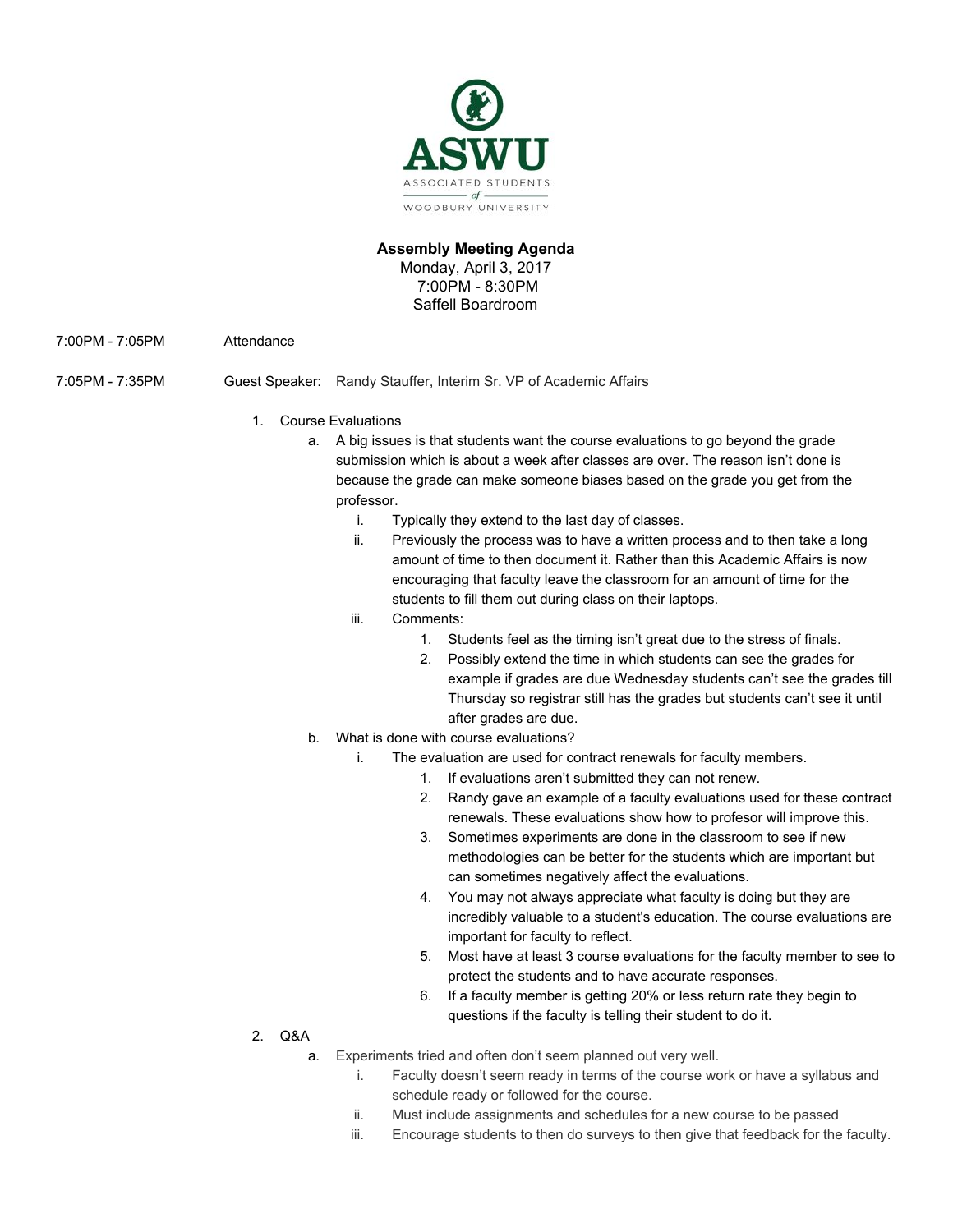- iv. The more experience a faculty member has the more they tend to develop a plan for the course for the future.
- b. How do study away course evaluations formatted? A student received the course evaluations came really early.
	- i. He will look into that situation specifically.

| Psychology Movie Night                                                                                                                                                                                                                           |              |                                                                                                                                                                                                                                                             | April 3rd                                                                                                                                                                                                                                                                                                                                                                                                                                                                                                                                                                                                                                                                                        |  |
|--------------------------------------------------------------------------------------------------------------------------------------------------------------------------------------------------------------------------------------------------|--------------|-------------------------------------------------------------------------------------------------------------------------------------------------------------------------------------------------------------------------------------------------------------|--------------------------------------------------------------------------------------------------------------------------------------------------------------------------------------------------------------------------------------------------------------------------------------------------------------------------------------------------------------------------------------------------------------------------------------------------------------------------------------------------------------------------------------------------------------------------------------------------------------------------------------------------------------------------------------------------|--|
| Pie a Phi Fundraiser for Tish Wheeler's Book Fund                                                                                                                                                                                                |              |                                                                                                                                                                                                                                                             | April 5th                                                                                                                                                                                                                                                                                                                                                                                                                                                                                                                                                                                                                                                                                        |  |
| Delta Dog's                                                                                                                                                                                                                                      |              |                                                                                                                                                                                                                                                             | April 5th                                                                                                                                                                                                                                                                                                                                                                                                                                                                                                                                                                                                                                                                                        |  |
| <b>Etiquette Dinner</b>                                                                                                                                                                                                                          |              |                                                                                                                                                                                                                                                             | April 6th                                                                                                                                                                                                                                                                                                                                                                                                                                                                                                                                                                                                                                                                                        |  |
| <b>Grand Prix</b>                                                                                                                                                                                                                                |              |                                                                                                                                                                                                                                                             | April 7th                                                                                                                                                                                                                                                                                                                                                                                                                                                                                                                                                                                                                                                                                        |  |
| Greek Week Next Week                                                                                                                                                                                                                             |              |                                                                                                                                                                                                                                                             |                                                                                                                                                                                                                                                                                                                                                                                                                                                                                                                                                                                                                                                                                                  |  |
|                                                                                                                                                                                                                                                  | $\circ$      |                                                                                                                                                                                                                                                             | April 11th                                                                                                                                                                                                                                                                                                                                                                                                                                                                                                                                                                                                                                                                                       |  |
| <b>Greek Awards</b><br>$\circ$<br>Student Leader Awards<br><b>Bowling Night</b><br>٠<br>Face to Face with Rhoyalty<br><b>Wammy Awards</b><br>$\bullet$<br>Shakespeare Floats                                                                     |              |                                                                                                                                                                                                                                                             | April 13th                                                                                                                                                                                                                                                                                                                                                                                                                                                                                                                                                                                                                                                                                       |  |
|                                                                                                                                                                                                                                                  |              |                                                                                                                                                                                                                                                             | April 13th                                                                                                                                                                                                                                                                                                                                                                                                                                                                                                                                                                                                                                                                                       |  |
|                                                                                                                                                                                                                                                  |              |                                                                                                                                                                                                                                                             | April 15th                                                                                                                                                                                                                                                                                                                                                                                                                                                                                                                                                                                                                                                                                       |  |
|                                                                                                                                                                                                                                                  |              |                                                                                                                                                                                                                                                             | April 18th                                                                                                                                                                                                                                                                                                                                                                                                                                                                                                                                                                                                                                                                                       |  |
|                                                                                                                                                                                                                                                  |              |                                                                                                                                                                                                                                                             | April 21st                                                                                                                                                                                                                                                                                                                                                                                                                                                                                                                                                                                                                                                                                       |  |
|                                                                                                                                                                                                                                                  |              |                                                                                                                                                                                                                                                             | April 24th                                                                                                                                                                                                                                                                                                                                                                                                                                                                                                                                                                                                                                                                                       |  |
| <b>Final Stressbuster</b><br>$\bullet$                                                                                                                                                                                                           |              |                                                                                                                                                                                                                                                             | April 25th                                                                                                                                                                                                                                                                                                                                                                                                                                                                                                                                                                                                                                                                                       |  |
|                                                                                                                                                                                                                                                  |              |                                                                                                                                                                                                                                                             | April 26th                                                                                                                                                                                                                                                                                                                                                                                                                                                                                                                                                                                                                                                                                       |  |
| Pizza Run                                                                                                                                                                                                                                        |              |                                                                                                                                                                                                                                                             | April 26th                                                                                                                                                                                                                                                                                                                                                                                                                                                                                                                                                                                                                                                                                       |  |
|                                                                                                                                                                                                                                                  | Stressbuster |                                                                                                                                                                                                                                                             | April 27th                                                                                                                                                                                                                                                                                                                                                                                                                                                                                                                                                                                                                                                                                       |  |
|                                                                                                                                                                                                                                                  |              |                                                                                                                                                                                                                                                             |                                                                                                                                                                                                                                                                                                                                                                                                                                                                                                                                                                                                                                                                                                  |  |
|                                                                                                                                                                                                                                                  |              |                                                                                                                                                                                                                                                             |                                                                                                                                                                                                                                                                                                                                                                                                                                                                                                                                                                                                                                                                                                  |  |
|                                                                                                                                                                                                                                                  |              |                                                                                                                                                                                                                                                             |                                                                                                                                                                                                                                                                                                                                                                                                                                                                                                                                                                                                                                                                                                  |  |
|                                                                                                                                                                                                                                                  |              |                                                                                                                                                                                                                                                             |                                                                                                                                                                                                                                                                                                                                                                                                                                                                                                                                                                                                                                                                                                  |  |
| a. I've been talking to students about the spraymount issues and am talking to Marc right                                                                                                                                                        |              |                                                                                                                                                                                                                                                             |                                                                                                                                                                                                                                                                                                                                                                                                                                                                                                                                                                                                                                                                                                  |  |
| now about designing and creating a spray booth for architecture students. Working right                                                                                                                                                          |              |                                                                                                                                                                                                                                                             |                                                                                                                                                                                                                                                                                                                                                                                                                                                                                                                                                                                                                                                                                                  |  |
|                                                                                                                                                                                                                                                  |              |                                                                                                                                                                                                                                                             |                                                                                                                                                                                                                                                                                                                                                                                                                                                                                                                                                                                                                                                                                                  |  |
|                                                                                                                                                                                                                                                  |              |                                                                                                                                                                                                                                                             |                                                                                                                                                                                                                                                                                                                                                                                                                                                                                                                                                                                                                                                                                                  |  |
|                                                                                                                                                                                                                                                  |              |                                                                                                                                                                                                                                                             |                                                                                                                                                                                                                                                                                                                                                                                                                                                                                                                                                                                                                                                                                                  |  |
|                                                                                                                                                                                                                                                  |              |                                                                                                                                                                                                                                                             |                                                                                                                                                                                                                                                                                                                                                                                                                                                                                                                                                                                                                                                                                                  |  |
|                                                                                                                                                                                                                                                  |              |                                                                                                                                                                                                                                                             |                                                                                                                                                                                                                                                                                                                                                                                                                                                                                                                                                                                                                                                                                                  |  |
|                                                                                                                                                                                                                                                  |              |                                                                                                                                                                                                                                                             |                                                                                                                                                                                                                                                                                                                                                                                                                                                                                                                                                                                                                                                                                                  |  |
|                                                                                                                                                                                                                                                  |              |                                                                                                                                                                                                                                                             |                                                                                                                                                                                                                                                                                                                                                                                                                                                                                                                                                                                                                                                                                                  |  |
|                                                                                                                                                                                                                                                  |              |                                                                                                                                                                                                                                                             |                                                                                                                                                                                                                                                                                                                                                                                                                                                                                                                                                                                                                                                                                                  |  |
|                                                                                                                                                                                                                                                  |              |                                                                                                                                                                                                                                                             |                                                                                                                                                                                                                                                                                                                                                                                                                                                                                                                                                                                                                                                                                                  |  |
|                                                                                                                                                                                                                                                  |              |                                                                                                                                                                                                                                                             |                                                                                                                                                                                                                                                                                                                                                                                                                                                                                                                                                                                                                                                                                                  |  |
|                                                                                                                                                                                                                                                  |              |                                                                                                                                                                                                                                                             |                                                                                                                                                                                                                                                                                                                                                                                                                                                                                                                                                                                                                                                                                                  |  |
| with that we also talked about possible ideal classes for graphic design in the future.                                                                                                                                                          |              |                                                                                                                                                                                                                                                             |                                                                                                                                                                                                                                                                                                                                                                                                                                                                                                                                                                                                                                                                                                  |  |
|                                                                                                                                                                                                                                                  |              |                                                                                                                                                                                                                                                             |                                                                                                                                                                                                                                                                                                                                                                                                                                                                                                                                                                                                                                                                                                  |  |
|                                                                                                                                                                                                                                                  |              |                                                                                                                                                                                                                                                             | Thinking about classes that are big enough for the students to work on their projects and                                                                                                                                                                                                                                                                                                                                                                                                                                                                                                                                                                                                        |  |
|                                                                                                                                                                                                                                                  |              | also have enough room to do critics. If anyone has any comments or concerns within                                                                                                                                                                          |                                                                                                                                                                                                                                                                                                                                                                                                                                                                                                                                                                                                                                                                                                  |  |
|                                                                                                                                                                                                                                                  |              |                                                                                                                                                                                                                                                             |                                                                                                                                                                                                                                                                                                                                                                                                                                                                                                                                                                                                                                                                                                  |  |
| 2.                                                                                                                                                                                                                                               | Andrew Hill  |                                                                                                                                                                                                                                                             |                                                                                                                                                                                                                                                                                                                                                                                                                                                                                                                                                                                                                                                                                                  |  |
|                                                                                                                                                                                                                                                  | a.           |                                                                                                                                                                                                                                                             |                                                                                                                                                                                                                                                                                                                                                                                                                                                                                                                                                                                                                                                                                                  |  |
| major is going to take once the current chair retires this August. We also discussed ways<br>that we could as faculty and students could help the new chair into his role and help bring<br>the major up to date with current industry standards |              |                                                                                                                                                                                                                                                             |                                                                                                                                                                                                                                                                                                                                                                                                                                                                                                                                                                                                                                                                                                  |  |
|                                                                                                                                                                                                                                                  |              |                                                                                                                                                                                                                                                             |                                                                                                                                                                                                                                                                                                                                                                                                                                                                                                                                                                                                                                                                                                  |  |
|                                                                                                                                                                                                                                                  |              |                                                                                                                                                                                                                                                             |                                                                                                                                                                                                                                                                                                                                                                                                                                                                                                                                                                                                                                                                                                  |  |
|                                                                                                                                                                                                                                                  |              |                                                                                                                                                                                                                                                             |                                                                                                                                                                                                                                                                                                                                                                                                                                                                                                                                                                                                                                                                                                  |  |
|                                                                                                                                                                                                                                                  |              |                                                                                                                                                                                                                                                             |                                                                                                                                                                                                                                                                                                                                                                                                                                                                                                                                                                                                                                                                                                  |  |
|                                                                                                                                                                                                                                                  | 1.           | <b>Upcoming Events</b><br>Senator Reports<br>School of Architecture<br>1. Mohamed Hasan<br>Imelda Daniel<br>a.<br><b>School of Business</b><br>1. Matthew Gonzalez<br>Samuel Skinner<br>1.<br>1. Niomie Glory<br>College of Liberal Arts<br>1. Tricia Lopez | Mr./ Mrs. Greek<br>Random Acts of Kindness<br>mohamedhasan1256@gmail.com<br>now on where to place it and how to approach it.<br>imeldadaniel33@yahoo.com<br>No Report<br>matthew.gonzalez10@yahoo.com<br>a. No Report<br>ktm11@live.com<br>a. No Report<br>School of Media, Culture, and Design<br>niomie.glory@gmail.com<br>I talked to Behnoush about things that could be improved in the program and we<br>continued to talk about the survey that we plan on sending out asking about AIGA. Along<br>MCD programs you can email me at<br>andrew.e.hill585@gmail.com<br>I had a chance to talk with professor Angela Diamos about the direction animation as a<br>tricia lopez1131@yahoo.com |  |

a. I had a meeting with Reuben last week to pitch the idea for the Professional Writing event and he loved it! He has me looking into all the costs for the event and he has Ofelia getting us the tables for the event.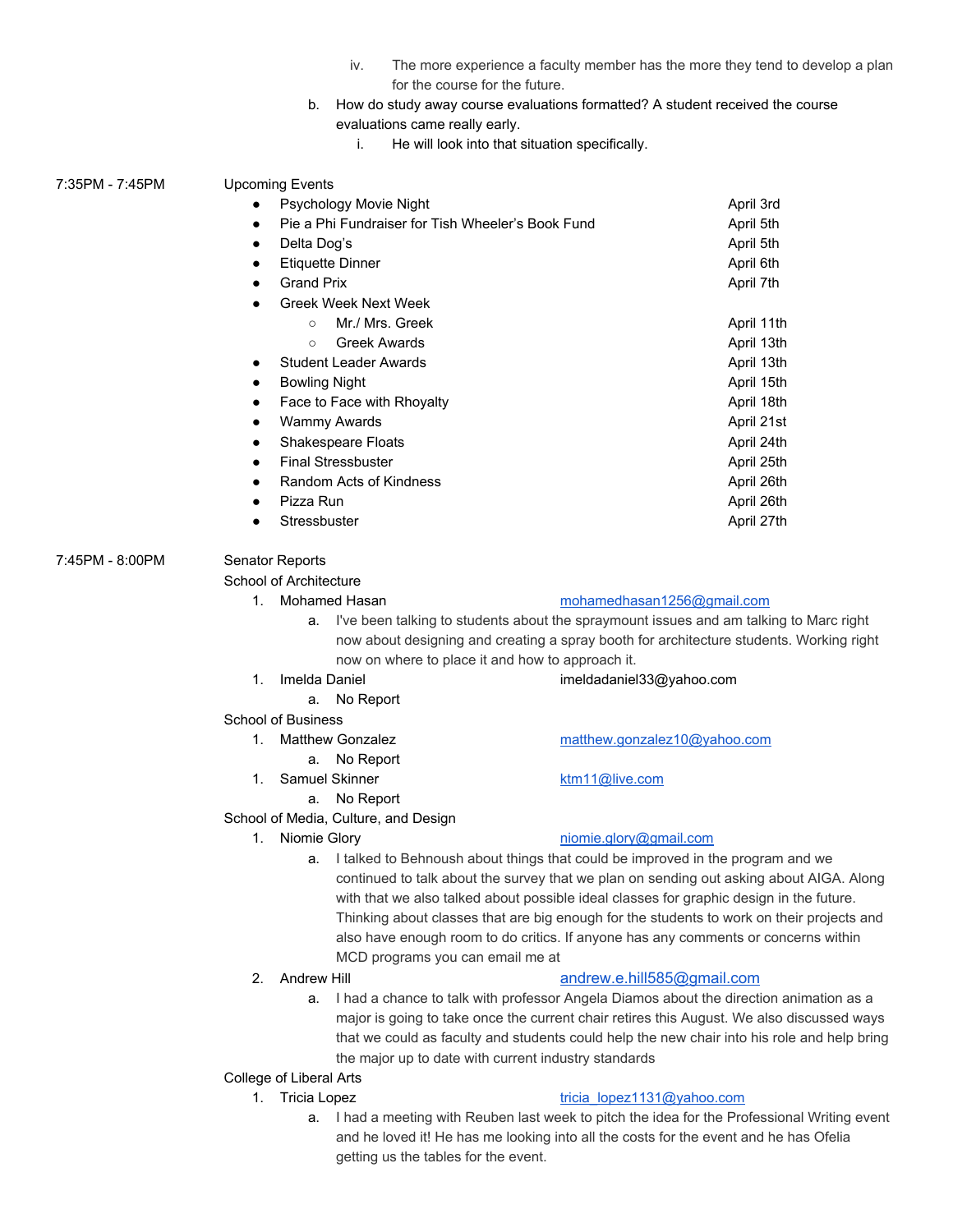- b. Also on April 10th, the Writing Department is holding an open mic night. Richard Matzen will be reading some poetry from his new book, and afterwards people will be going up to read some of their writing. It'll be at the Library Main Space from 4 p.m- 5:30 p.m
- c. Having an event called Shakespeare Floats to honor Shakespeare and spread awareness about the major.

# 2. VACANT Please email any recommendations to aswu@woodbury.edu

8:00PM - 8:15PM Executive Board Reports

### 1. Jia Er Lin, President in the state is a present in the interest in the state of the interest of the state of the interest of the interest of the interest of the interest of the interest of the interest of the interest o

- a. Discount cards are finally coming they started production today. The expiration date will say May 2018! Long story short, we had problems with the check request process. If you have problems with the check request process, please reach out.
- b. Spirit Week is taking place this week please take part!
- c. One more Assembly meeting left.
- 2. Alex Holguin, Executive VP alexholguin18@hotmail.com

- a. I am currently working with Randy and other board members to get our pool privacy fence approved and gym privacy tint approved to begin that project. All restroom bulletin boards are up be sure to take advantage of them with your flyers. The flyers must still be approved or they will be taken down.
- b. The expected date for the bulletin board next to woody's to be installed is the last week in April.
	- i. We will have the render provided by La Fabrica on our website by the next assembly meeting for you all to view for reference
- 3. Alecks Rodriguez, VP of Finance [alex.rodriguez@woodburyuniversity.edu](mailto:alex.rodriguez@woodburyuniversity.edu)
	- a. Fines are due by the end of the semester. Be sure to give me the transfer slips so I can mark you off. Reminder that you have 10 days to reconcile and to be sure to post flyers on brick or bulletin boards to avoid fines.
	- b. If you haven't had an event with your seed money you need to have it.
	- c. If you cancelled an event you must return the money if you do not have the event. Try to reschedule if you can.
- 4. Esteban Cerna, VP of Student Orgs [esteban.m.cerna@hotmail.com](mailto:esteban.m.cerna@hotmail.com)
	- a. Make sure to check your status with ASWU and Business office to make sure you're ok for OAC next year.
	- b. Help each other and pay it forward with helping take down flyers.
- 5. Stephanie Sandoval, VP of Marketing [stephanie.sandoval@woodburyuniversity.edu](mailto:stephanie.sandoval@woodburyuniversity.edu)
	- a. Any changes in dates to OAC events to notify.
	- b. Send any events to Stephanie even if not OAC to add to the ASWU calendar
- 6. Amanda Sachartoff, VP of Student Life [amandasachartoff@gmail.com](mailto:amandasachartoff@gmail.com)
	- a. Woodstock feedback
		- i. Have more water or drinks
		- ii. Liked the samba dancers.
		- iii. Security wasn't letting people into the 21+ area to just get normal non alcoholic drinks.
			- 1. Security wasn't letting people leave the area with drinks when it wasn't suppose to be like that.
		- iv. Security wasn't allowing people to drink or smoke until 6p Hookah isn't in the school policy.
		- v. Possibly bringing back the silent disco since we can't play music past 10p
		- vi. Bringing back the rides
			- 1. \$20,000 less budget this year
			- 2. Try also to not have the same events as RHA
		- vii. Like the fact that CAB also changes it up
		- viii. Possibly try to get a Woody costume since we are promoting Woody so much.